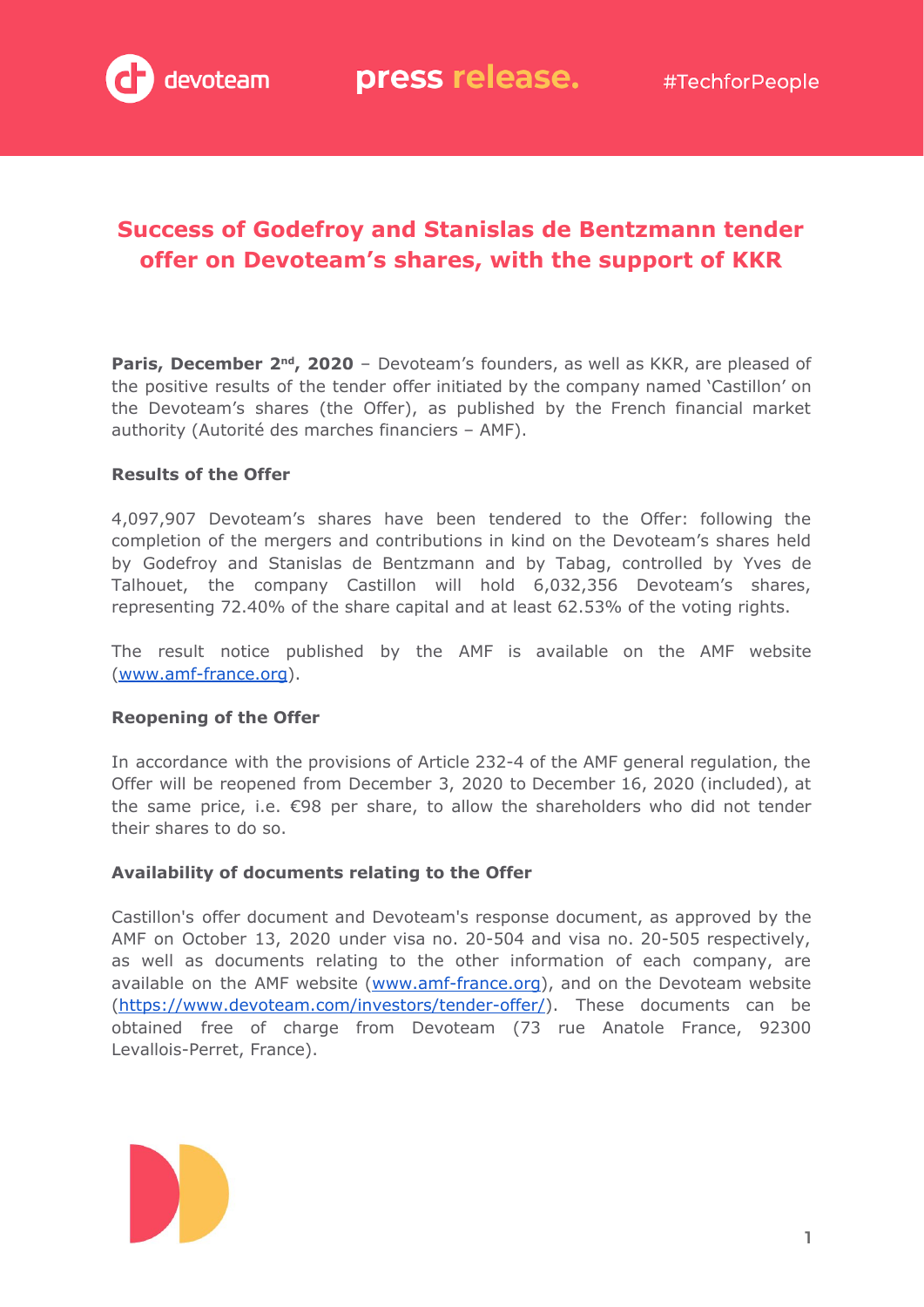

#### **Important information**

This press release is disseminated for information purposes only and does not constitute an offer to purchase, or a solicitation of an offer to sell, any securities of Devoteam.

Investors and shareholders are strongly advised to read the documentation relating to the tender offer, which contains the terms and conditions of the tender offer, as well as, as the case may be, any amendments and supplements to those documents as they will contain important information about Castillon, Devoteam and the tender offer.

This press release must not be published, broadcast or distributed, directly or indirectly, in any country in which the distribution of this information is subject to legal restrictions. The tender offer is not open to the public in jurisdictions in which its launch is subject to legal restrictions.

The publication, broadcasting or distribution of this press release in certain countries may be subject to legal or regulatory restrictions. Therefore, persons located in countries where this press release is published, broadcast or distributed must inform themselves about and comply with such restrictions. Castillon and Devoteam disclaim any responsibility for any violation of such restrictions.

### **About Devoteam**

Devoteam delivers technology consulting for businesses. As a pure player for Digital Transformation of leading organizations across EMEA, its 7,600 professionals are dedicated to ensuring clients win their digital battles. With a unique transformation DNA, Devoteam connects business and technology. Present in 18 countries in Europe and the Middle East, and drawing on more than 25 years of experience, Devoteam shapes Technology for People and creates value for its clients, its partners and its employees. Devoteam achieved revenues of €761.9 millions in 2019.

### **About KKR**

KKR is a leading global investment firm that manages multiple alternative asset classes, including private equity, credit and real assets, with strategic partners that manage hedge funds. KKR aims to generate attractive investment returns for its